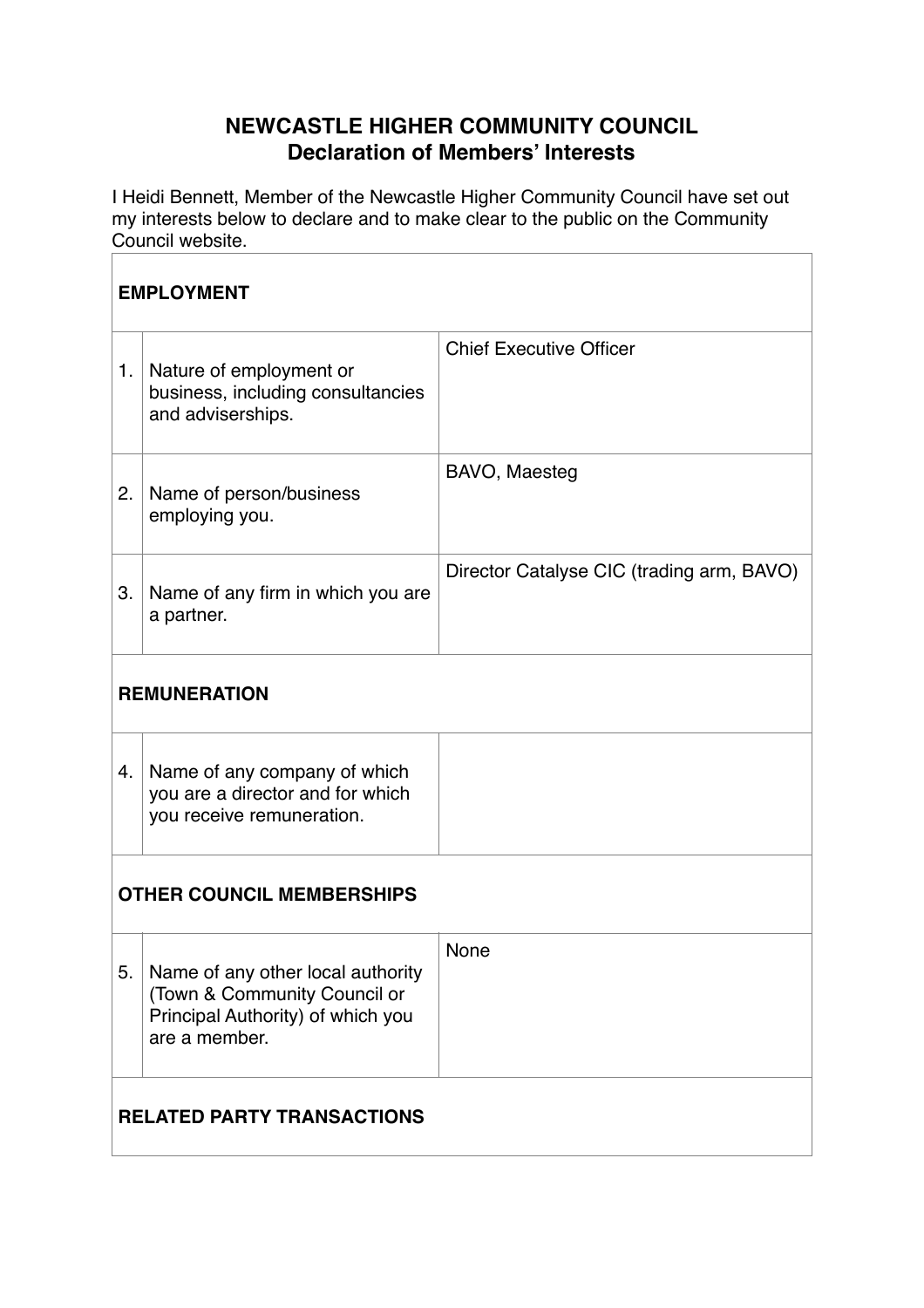| 6. I | Name of any other Members or<br>staff with whom you have a<br>business or family relationship. | <b>None</b> |
|------|------------------------------------------------------------------------------------------------|-------------|
|      |                                                                                                |             |